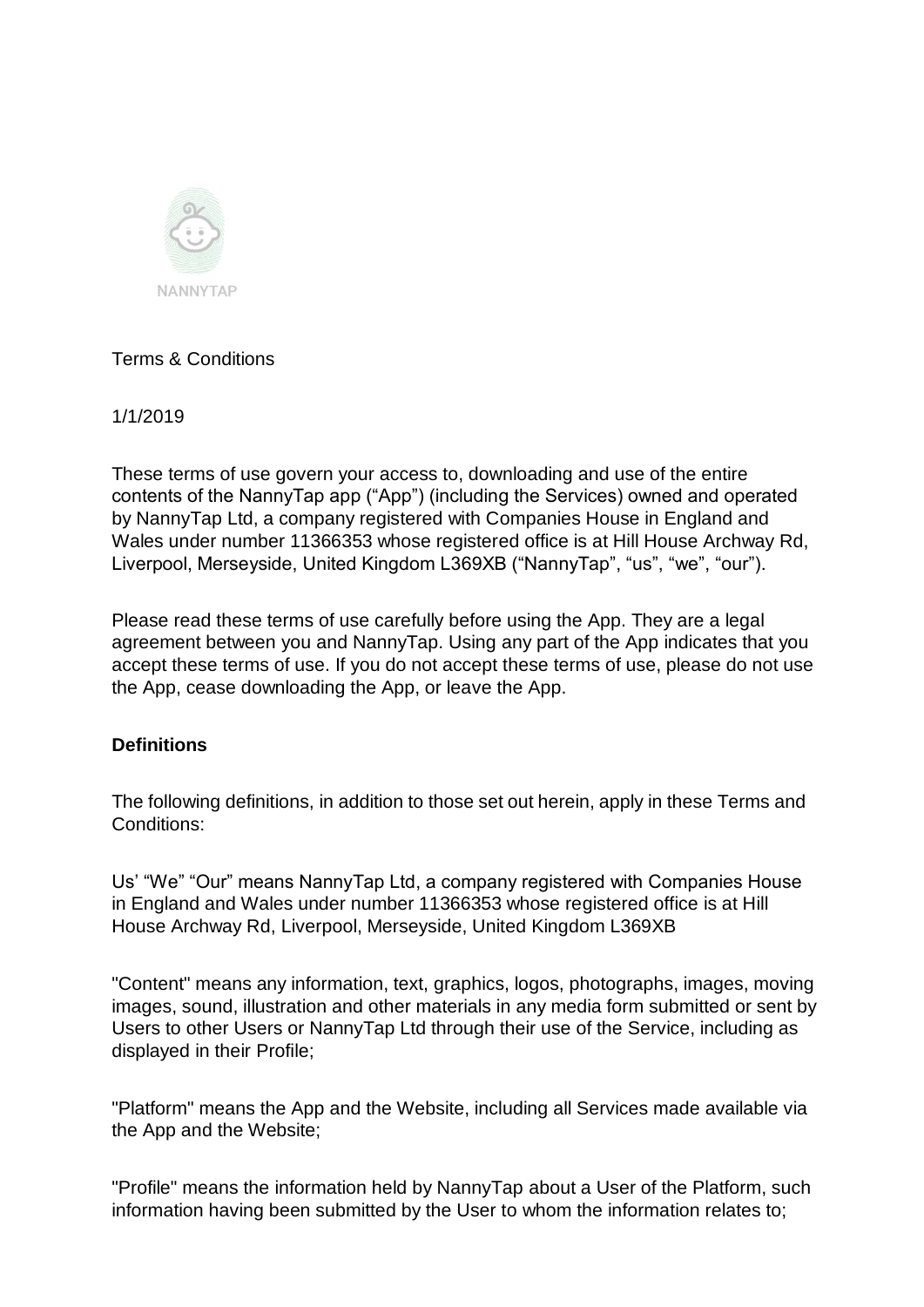"Services" means the Basic Services and the Additional Services;

"User" "You" means any person who registers their details for an account with the Platform, including Parents & Child carers (whether on a express booking or paidmembership basis);

#### **1. INTRODUCTION**

1.1 – NannyTap offers and maintains the App to enable parents or legal guardians of children ("Parents") to arrange child carers ("Child carers") to look after those children ("Services"). The downloading of the App, the registration for the App and use of the App is available for both Parents and Child carers.

1.2 – NannyTap licenses use of the App to you on the basis of these terms of use and subject to any rules or policies applied by any app store provider or operator from whose site you downloaded the App ("The pertinent App Store Rules can be found at:

Google Play - [https://play.google.com/intl/en-us\\_us/about/play-terms.html](https://play.google.com/intl/en-us_us/about/play-terms.html)

Apple - <https://www.apple.com/ca/legal/internet-services/itunes/ca/terms.html>

NannyTap remains the owner of the App at all times.

1.3 – NannyTap may revise these terms of use at any time by updating this terms and conditions You should check the App from time to time to review the current terms of use because the up to date terms of use are the ones that will be binding on you.

1.4 – From time to time, updates to the App may be issued through your App store provider. Depending on the update, you may not be able to use the App until you have downloaded the latest version of the App and accepted any new terms.

1.5 – You warrant that you are the ownerof the device to which you have downloaded the App, or that you have obtained permission from the owner of that device to download the App. You accept responsibility in accordance with these terms of use for the use of the App on any device, whether or not that device is owned by you.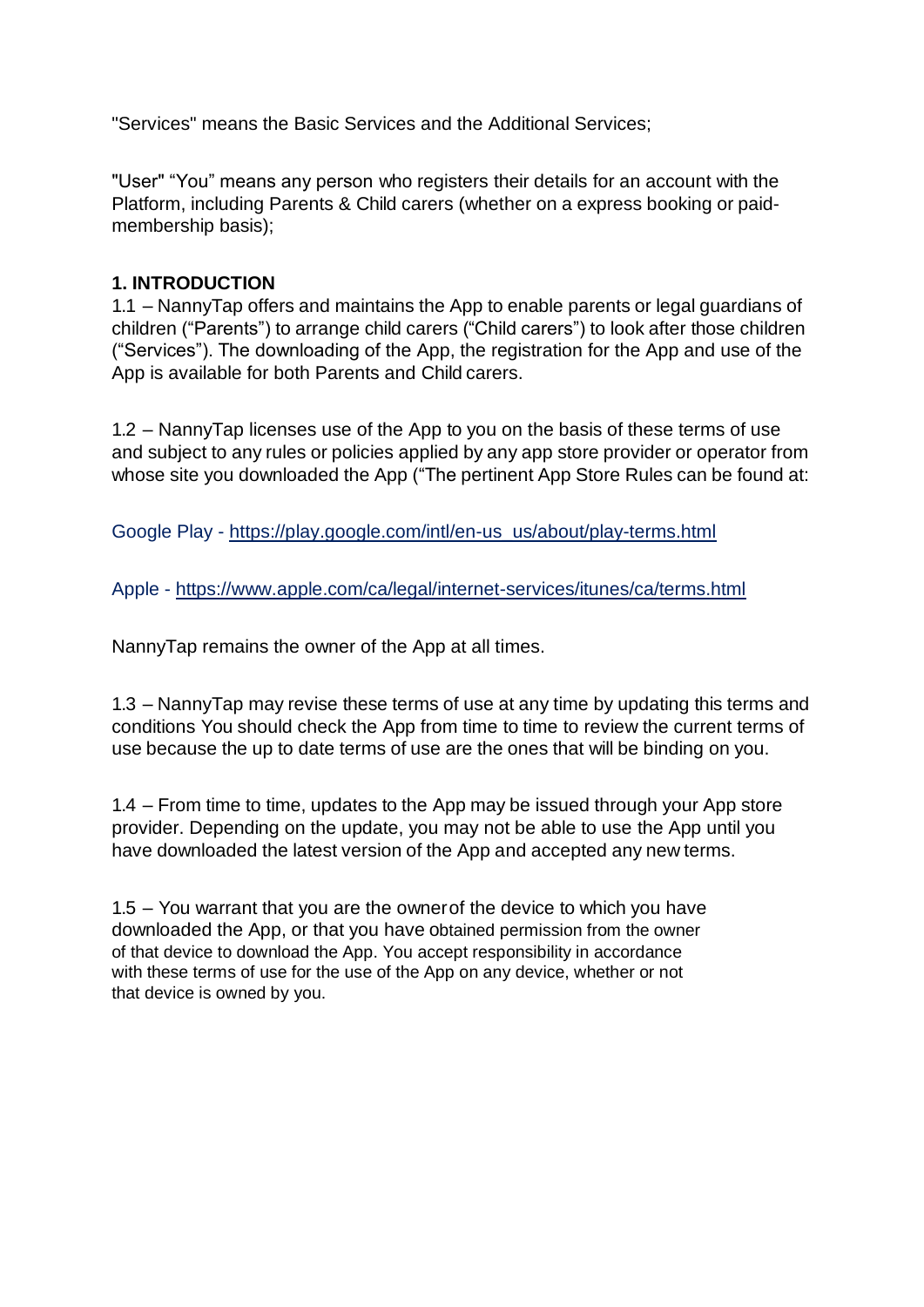1.6 – By using the App, you consent to us collecting and using technical information about the devices used to access the App and any related software, hardware and/or peripherals to improve our products and to provide any Services toyou.

We use cookies and similar tools on our website, [www.NannyTap.com, a](http://www.nannytap.com/)nd the associated 'NannyTap' mobile application (together, the "Platform") to improve their performance and enhance your user experience. Our cookie policy explains how we do that (see cookie policy). You must read and agree with this cookie policy in order to use our platform.

# **2. THE APP AND THE SERVICES**

2.1 – We allow Child carers to create profiles on the App which can be viewed by Parents. We allow Parents to create profiles on the App which can be viewed by Child carers. Through the App, we enable Child carers and Parents to arrange appointments for childcare.

2.2 – We do not provide employment services. We do not employ Child carers. We do not seek to find employment for child carers. We do not recommend Child carers. We do not edit profiles. NannyTap is a technology platform that enables parties to connect only.

2.3 – NannyTap uses third party and social media platform providers to:

(a) cross-check the validity of the identity information supplied by the Child carer against multiple public and privately-held data sources; Our (Fasthosts.co.uk) dedicated servers are located in our two state-of-the-art UK data Centre's in Gloucester, England. Our data centres are built with the latest technology and are maintained 24/7 by a team of expert engineers.

(b) perform a background check of the information supplied by the Child carer against multiple public and privately-held data sources.

2.4 – NannyTap considers safeguarding of children to be fundamentally important. When creating and editing their profile, Child carers must credit themselves as being DBS certified. In order to allow child carers to subscribe to the app, we undertake verification of this certification and you must provide us with a copy. We may make periodic checks of the child carers DBS certificate, with the child carers consent. Refusal to comply with any such request, may impact upon child carers subscription being terminated. We check this certificate on the update service, with the consent of 'you' (Child carer). However, for the purposes of safeguarding on each and every booking, the onus for verifying the **validity** of this accreditation falls entirely on the Parent. For this purpose, you should take a copy of this up to date DBS certificate to bookings and produce it to parents on request.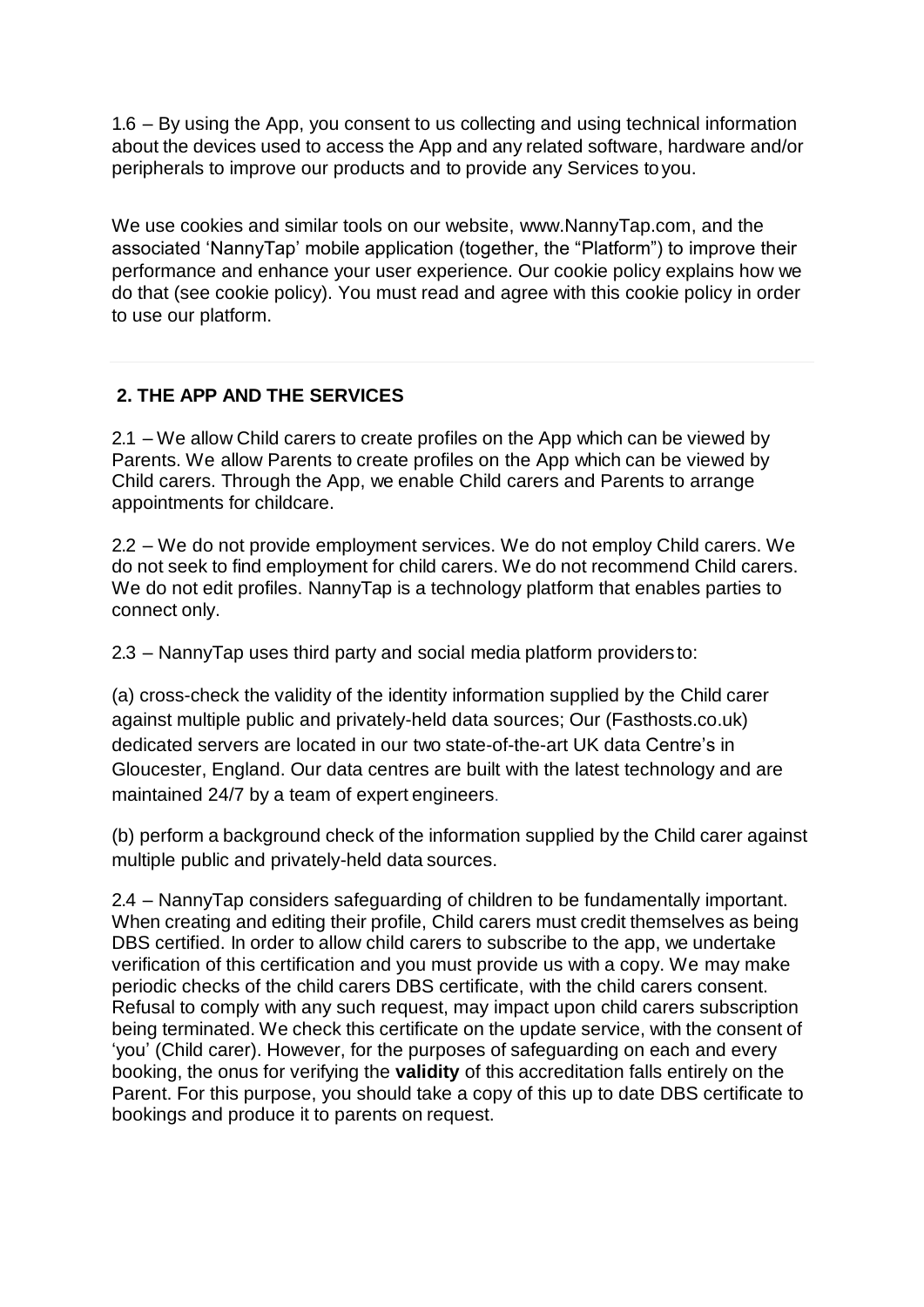2.5 – When creating and editing their profile, Child carers are able to credit themselves as being OFSTED registered. We do not undertake verification of this certification nor ongoing monitoring to ensure its continued validity. The onus for verifying the validity of this accreditation falls entirely on the Parent. If available, you should take a copy of this up to date OFSTED registration and produce it to parents on request.

2.6 – Clauses 2.3 to 2.5 above explain the extent of the checks that we make in relation to Child carers and Parents. We do not carry out further verification of Child carers, Parents or their profiles; we have no obligation to do so; and make no representations that we do so. You should make your own assessment of the people you decide to interact with through the App, whether you are a Parent or a Child carer. You must rely on your own judgment and common sense. The checks that we have carried out and make available through the App are only part of this process.

2.7 -NannyTap accepts no responsibility for the accuracy or completeness of any profile on the App as we do not check them. We do not accept responsibility for the accuracy or completeness of any of the checks made in clauses 2.3 nor the validity of Child carer profile information outlined in clauses 2.4 & 2.5, to the extent that we have been deliberately misled by the individual in question, and/or to the extent that the source of 3rd party information used wasinaccurate.

2.8 – The App platform connects Child carers with Parents. When a booking is made, a binding agreement is created between the Child carer and the Parent. **NannyTap is not a party to that agreement**. NannyTap does not and cannot control either the child carer or the Parent, the services provided (or not provided) or the quality or timing of those services and disclaims all liability for such. NannyTap does not act as an employer for child carers.

## **3. NANNYTAP AND PARENTS**

3.1 – As a Parent, you shall provide us with such identification documents or other information as we may require in order to set up your account. You consent to NannyTap carrying out checks on such documents and information, including by the use of third parties.

3.2 – You represent and warrant to NannyTap that:

(a) the details that you provide to us are accurate and up to date (including details obtained from your social media accounts.

(b) neither you nor best to your knowledge that any member of your household has ever been convicted of any child related crimes, criminal offences.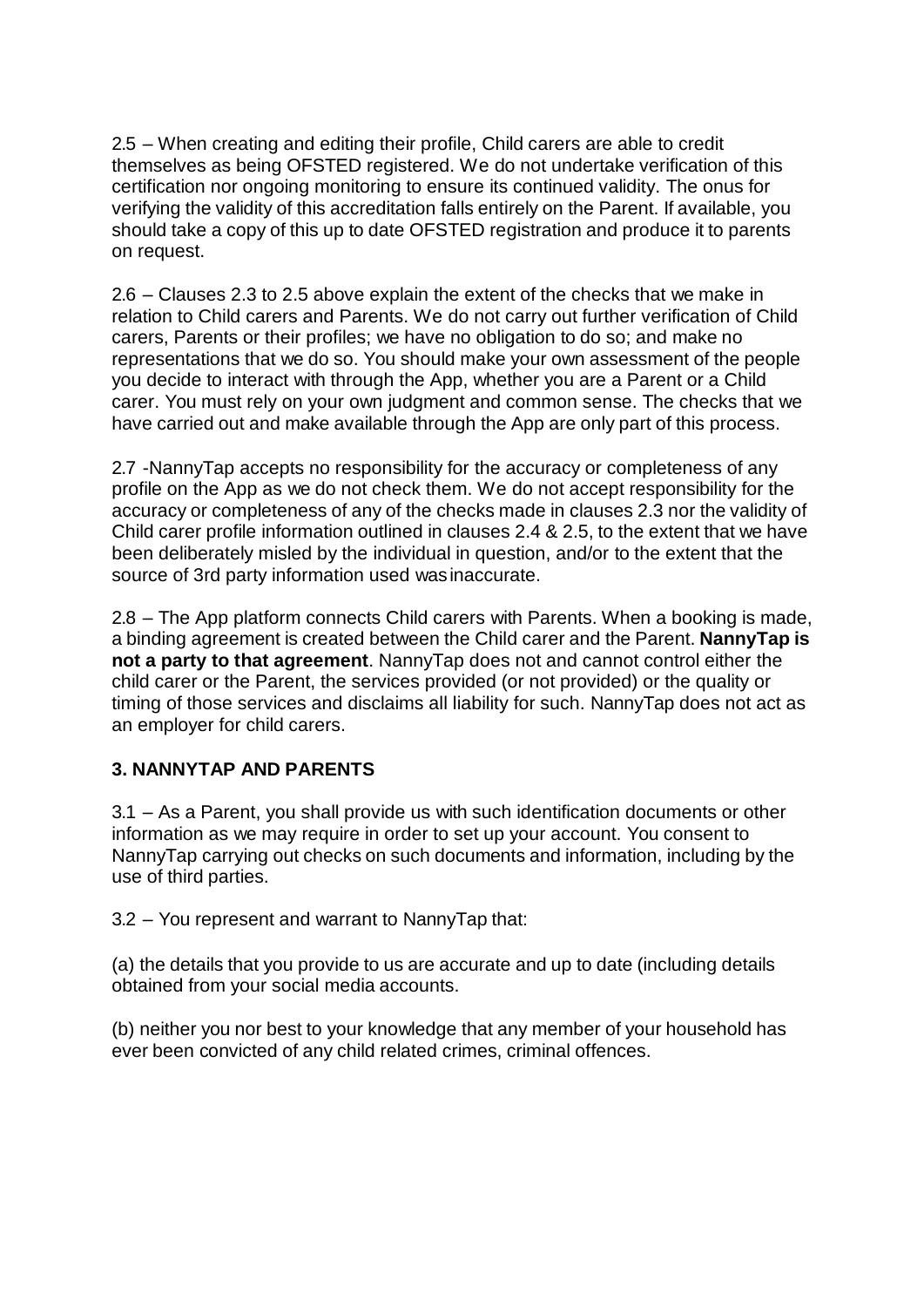3.3 – Once you have been connected to a child carer through the App, you shall not book that Child carer other than through the App's booking function, if NannyTap finds this to be true we will consider this to be a serious and fundamental breach of contract. Your profile will be deleted and subscription ended.

## **4. NANNYTAP AND CHILD CARERS**

4.1 – As a Child carer, you shall provide us with such identification documents or other information as we may require in order to set up your account. You consent to NannyTap carrying out checks on such documents and information, including by the use of third parties.

4.2 – You represent and warrant to NannyTap that:

(a) you are at least 18 years of age;

(b) that you are legally entitled to accept work in the UK;

(c) the details that you provide to us are accurate and up to date (including details obtained from your social media account(s); and

(d) you have never been convicted of any child related, criminal crimes

(e) you hold the insurance necessary to perform your services as described in these terms & conditions, supplying a copy of this certificate to NannyTap (see clause 4.5 below)

(f) you hold a valid up to date DBS check certificate, NannyTap asks that a copy is sent over to us as proof (See 2.1 to 2.7 above) and you will produce it to parents on request.

4.3 –. Once you have been connected to a Child carer through the App, you shall not book that Child carer offline, other than through the App's booking function, if NannyTap finds this to be true we will consider this to be a serious and fundamental breach of the terms and conditions of the App. Your profile will be deleted and your subscription ended.

4.4 – You are solely responsible for all taxes, national insurance and/or similar contributions payable in respect of the paymentsmade to you.

#### 4.5 Insurance

a) NannyTap insurance does not extend to protect you from any claims that arise out of the services provided by you to parents and children. NannyTap is not a party to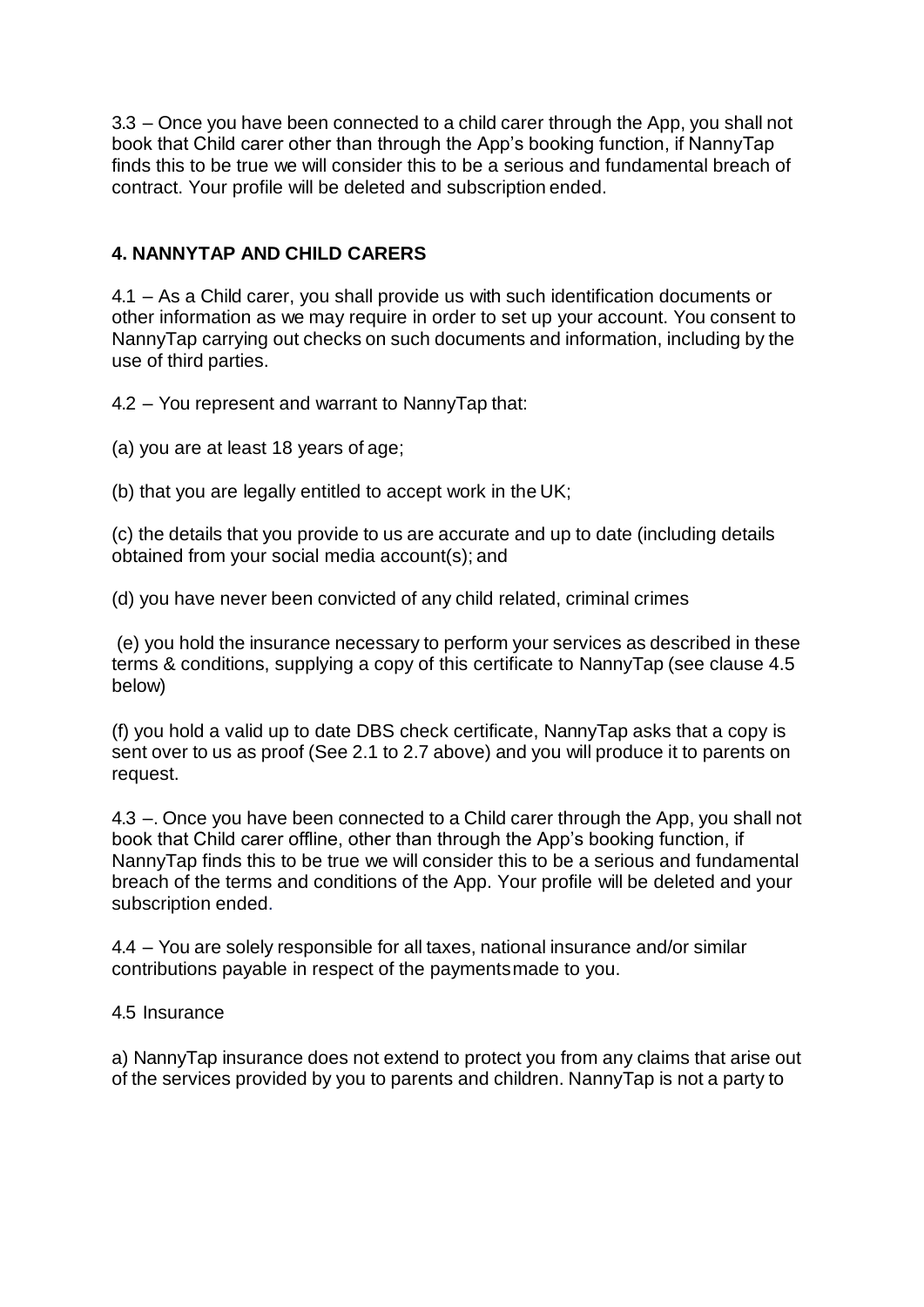your agreement with parents. NannyTap does not and cannot control either the Child carer or the Parent, the services provided (or not provided) or the quality or timing of those services and disclaims all liability for such

b) You agree to maintain insurance in reasonable amounts calculated to protect yourself from any and all claims of any kind or nature for damage to property or personal injury, including death, made by anyone, that may arise from activities performed or facilitated by this contract, whether these activities are performed by that company, its employees, agents, or anyone directly or indirectly engaged or employed by that party or its agents.

In order to subscribe to the app, your personal profile must inform parents about your insurance status. You must inform us about your professional insurance status and if applicable supply us with a copy of your insurance certificate.

## **5. FEES AND PAYMENT**

5.1 – In accordance with our pricing schedule, the Parent shall pay NannyTap a fee (including the VAT) (the "**Booking Fee**") for each express booking made with a Child carer through the App, Alternatively, parents pay a subscription, choosing from various price plans, as provided for in our pricing schedule. in which case the Booking Fee will be waived. If an Express booking is cancelled by a parent the booking fee is non-refundable and will still be payable.

The Booking Fee amount shall be collected by NannyTap upon completion of the booking from the account specified by the Parent when registering for an Account (**Parent Account)**.

5.2– The child carer may be required to pay NannyTap a fee for subscription in accordance with our pricing schedule (inclusive of VAT) for full accesses into the App. This Platform Fee shall be collected by NannyTap upon sign up by signing up to a subscription all booking fees will be waived. when registering for an Account (child carer Account).

5.3- Subscription packages give a range of choice: Express booking £3.99, £9.99 per calendar month, £49.99 six-month, £99.99 12 months. Subscriptions are Autorenewable at the end of each subscription duration; the subscription will automatically renew until a user chooses to cancel it.

5.4– Upon completion of the booking, NannyTap shall collect from the Parent the booking fee that was due, as recorded in the App. Fees payable to the Child Carer from the parent is an arrangement made solely between those parties. NannyTap **will not collect** any fees payable by the Parent to the child Carer. The child Carer is responsible for collection of these fees as NannyTap is not a party to that contractual arrangement.

5.5– The Booking Fee becomes due on completion of the booking as recorded in the App. No Fee is payable if the booking is cancelled before the agreed start time subject to paragraph 5.1above. As the agreement for 'the booking' is between the Parent and the child carer, NannyTap accepts no liability for cancelled bookings.

## **6. PROMOTIONS AND MARKETING OFFERS**

6.1 – NannyTap may offer promotional offers from time to time which may include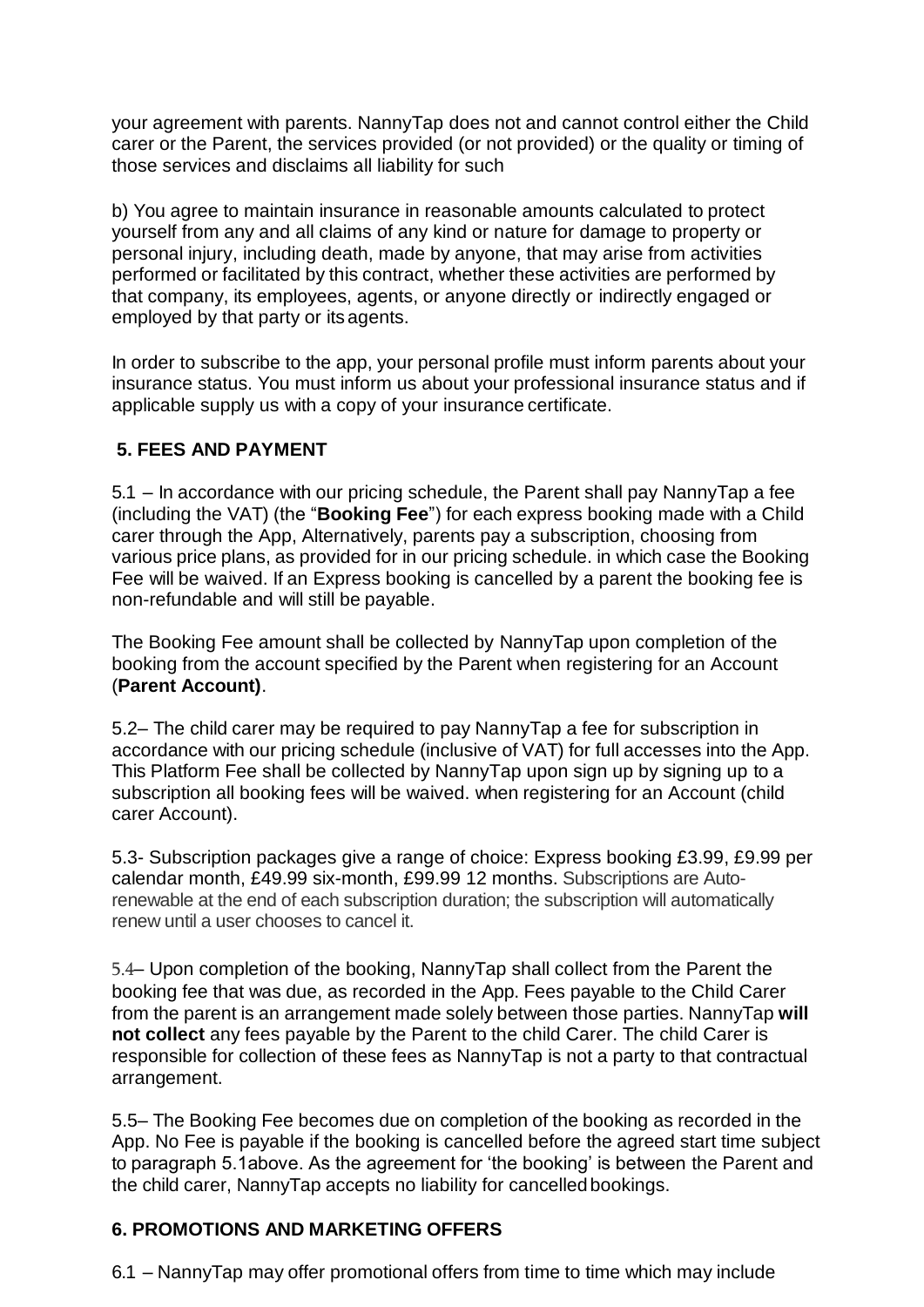discount codes. This may be subject to expiration dates and may only be applicable to selected users of the App. NannyTap has the right to end a promotion without notice if we believe a user is not acting in good faith in relation to the terms of the promotion.

## **7. DISPUTES BETWEEN CHILD CARERS AND PARENTS**

7.1 – If any disputes or disagreements arise between Parents and Child carers relating to the services provided by Child carers or payments made by or due from Parents, the Parents and the Child carers are responsible for resolving any such disputes directly with each other. We shall not be a party to any such dispute and NannyTap is not obliged to take any action toward resolving the dispute. At its absolute discretion, NannyTap has the right to remove profiles and cancel subscriptions.

# **8. LICENCE GRANT AND — USE OF APP CONTENT**

8.1 – In return for you agreeing to comply with these terms of use, NannyTap grants you a licence to use the App on each device (e.g. phone, tablet) you use to download the App. We only grant this licence to you and you cannot transfer or sell it to anyone else. We grant identical and similar licences to all users of our App. The licence we grant is subject to these terms of use, NannyTap's [see privacy policy] and the App Store Rules.

8.2 – Apart from User Content (as defined in clause 11.1 below), all images, text, icons and other content on the App ("Content"), as well as the arrangement of the Content on the App, is protected by copyright and other intellectual property rights. Except as provided in these terms of use, or otherwise in writing by NannyTap, you are not granted any license to use the Content or its arrangement. Nothing in these terms of use grants you a license to use any NannyTap trademarks or the trademarks of any third parties on the App.

8.3 – Unless you have entered into a separate written agreement with us, you shall not copy, republish, frame, link to, download, transmit, modify, adapt, rent, lease, loan, sell, assign, distribute, license or sublicense the App or any of the Content. No copyright and/or other intellectual property notices or watermarks on any Content shall be deleted or modified.

8.4 – You shall not disassemble, decompile, reverse-engineer or create derivative works based on the whole or any part of the App except to the extent allowed by law.

8.5 – If you breach any of the terms in these terms of use, your permission to use the App automatically terminates. In addition, NannyTap shall have the right to block, restrict, disable, suspend or terminate your access to all or any part of the App or its Content at any time in its discretion without liability to you.

# **9. YOUR ACCESS TO OUR SERVICES**

9.1 – While NannyTap endeavors to ensure that the App is normally available 24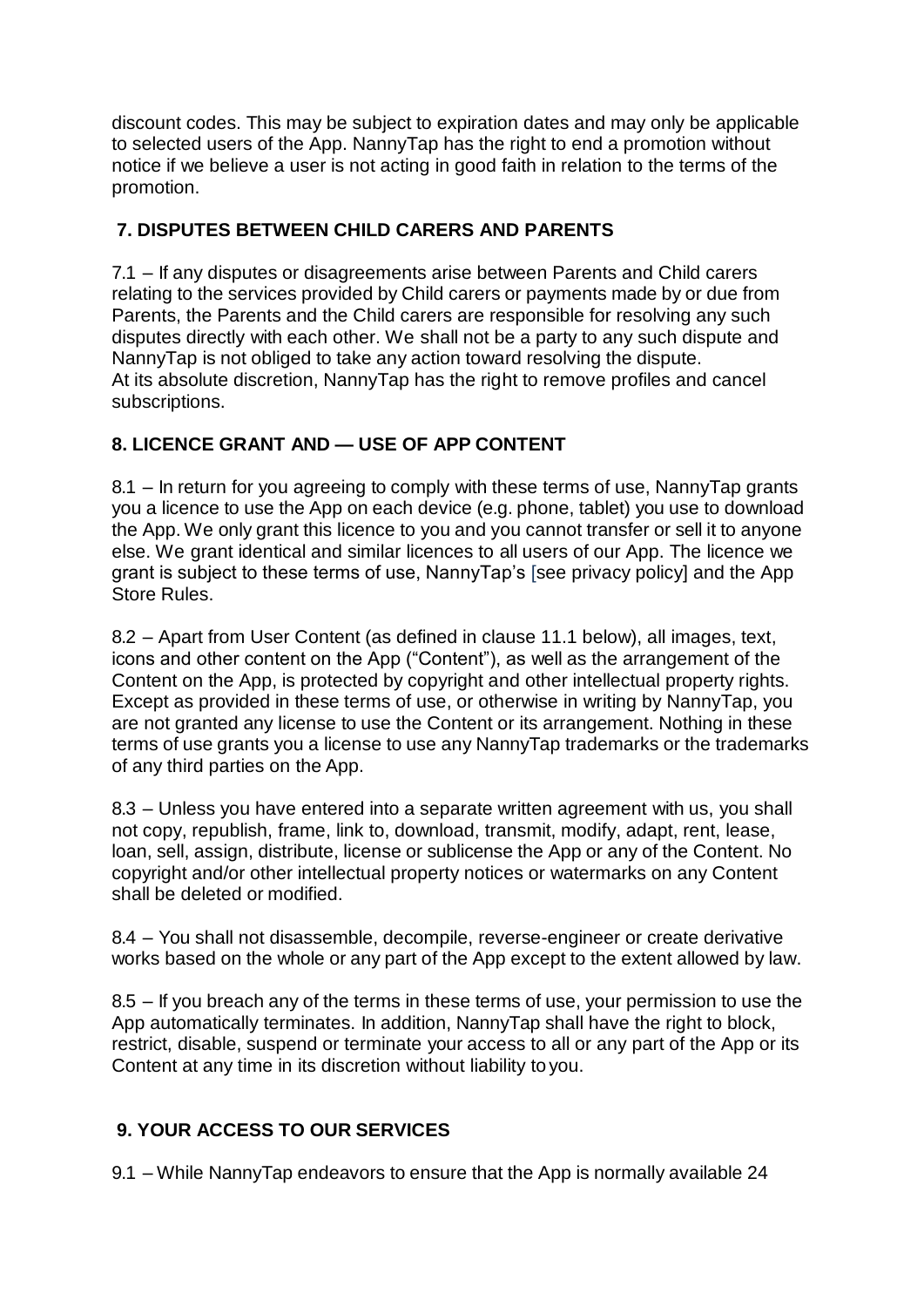hours a day, NannyTap shall not be liable if for any reason the App is unavailable at any time or for any period.

9.2 – Access to the App may be suspended temporarily and without notice in the case of system failure, maintenance or repair or for reasons beyond NannyTap's control.

9.3 – When you register with us and choose a password to protect your secure account, you are responsible for maintaining the confidentiality of your password. If you become aware of any unauthorised use of your account, you must notify us and you should change your password immediately. You are solely responsible for all activities that occur under your pass

## **10. YOUR PRIVACY**

10.1 – NannyTap is committed to respecting your privacy and the privacy of all individuals using the App. More information regarding how NannyTap may use your personal data can be found in NannyTap's see privacy policy) which is incorporated into these terms of use by reference to the privacypolicy.

# **11. YOUR CONTENT AND CONFIDENTIALITY**

11.1 – Other than personally identifiable information (which is covered under our [see Privacy Policy]), any material such as reviews or ratings which you transmit or post to the App ("User Content") shall be considered non-confidential and non-proprietary. NannyTap shall have no obligations with respect to such material. You are solely responsible for such material. NannyTap shall be free to copy, disclose, distribute, incorporate and otherwise use such material and all data, images, sounds, text and other things embodied therein for any and all commercial or non-commercial purposes.

Any opinions expressed and reviews made are those of the reviewer. NannyTap Ltd does not endorse any of those opinions and reviews by the reviewers and child carers.

11.2 – You are prohibited from posting or transmitting to or from the App any material:

(a) that is threatening, defamatory, obscene, indecent, seditious, offensive, pornographic, abusive, liable to incite racial hatred, discriminatory, menacing, scandalous, inflammatory, blasphemous, in breach of confidence, in breach of privacy or which may cause annoyance or inconvenience;or

(b) for which you have not obtained all necessary licenses and/or approvals; or

(c) which constitutes or encourages conduct that would be considered a criminal offence, give rise to civil liability, or otherwise be contrary to the law of or infringe the rights of any third party, in any country in theworld;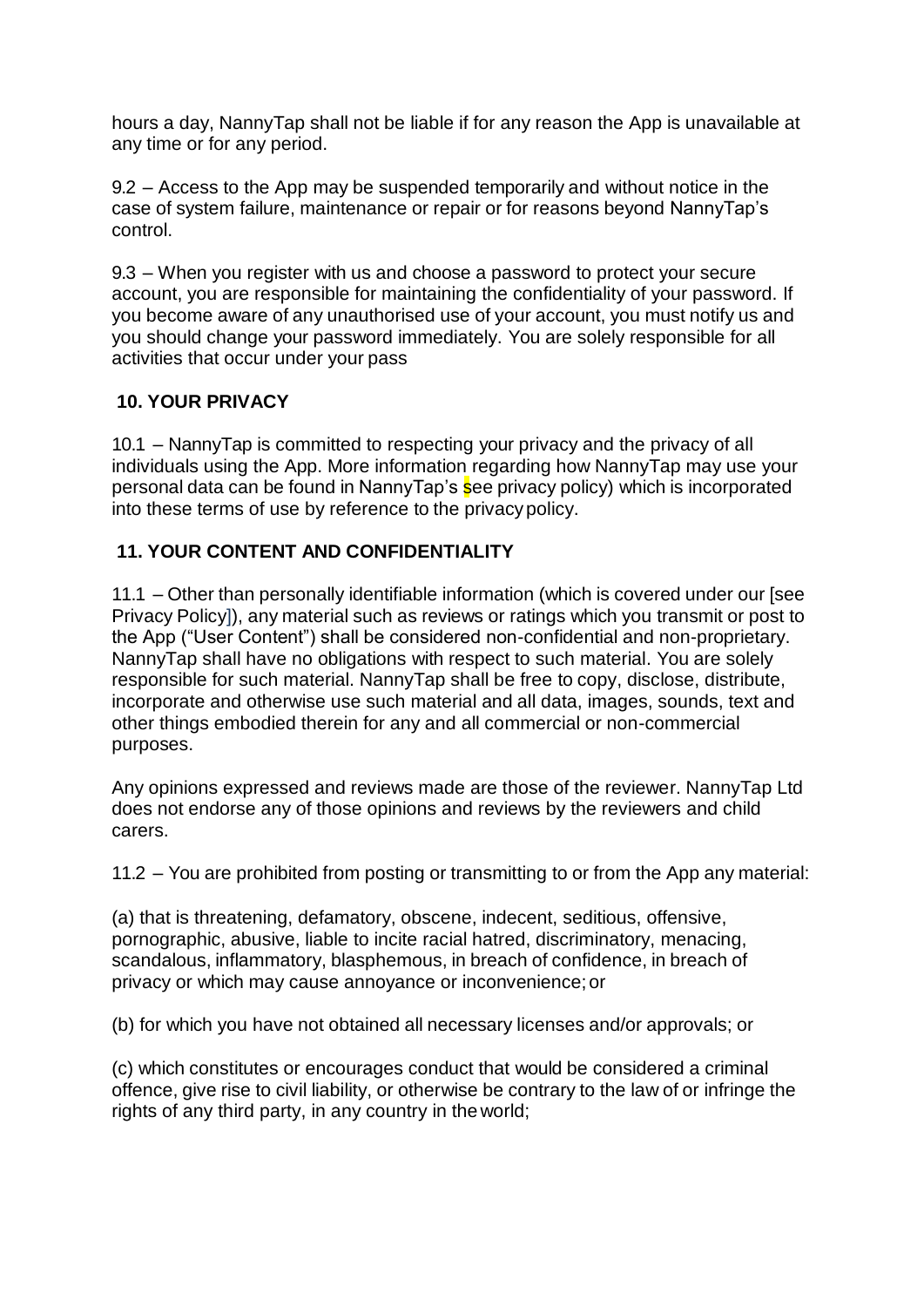(d) which is technically harmful (including, without limitation, computer viruses, logic bombs, Trojan horses, worms, harmful components, corrupted data or other malicious software or harmful data);

(e) contains photographs or images of a child, unless you are that child's Parent;

(f) contains or discloses another person's personal information without his or her written consent; or

(g) collects or solicits another person's personal information for commercial or unlawful purposes.

11.3 – NannyTap shall be entitled to remove any material from the App which is posted or transmitted to the App in contravention of these terms of use or for any other reason.

11.4 – You shall not:

(a) use the App or its Content in any unlawful manner;

(b) misuse the App (including, without limitation, by hacking or inserting malicious code);

(c) resell the App or its Content;

(d) infringe our or any third party's intellectual property rights in your use of the App or its Content;

(e) use the App to solicit, advertise to or contact Users for any purpose other than to arrange sits through the App or to post or message users of the App regarding sits, Child carers or Parents;

(f) use the App to transmit chain letters, junk or spam;

(g) use the App to harass, abuse or harm another person;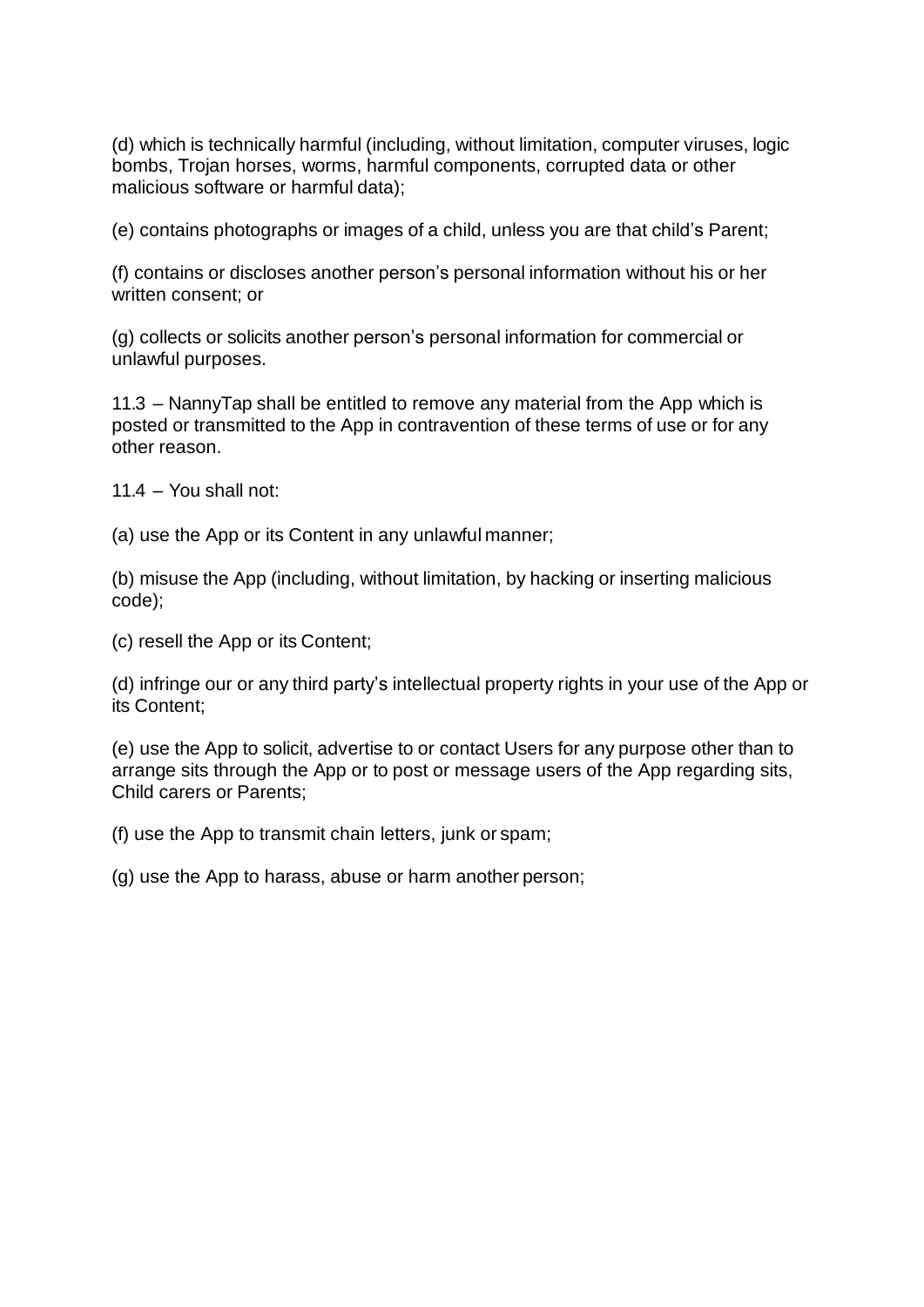(h) frame or use any framing techniques to enclose the App or any part of it;

(i) take any action that in our sole discretion places an unreasonable or

disproportionately large load on our servers or other infrastructure; or

(j) use the App in any way which may cause, or be likely to cause, access to or use of the App to be interrupted, damaged or impaired in any way.

## **12. LINKS TO AND FROM OTHER APPS & WEBSITES**

12.1 – Links to third party apps and websites on the App are provided solely for your convenience. NannyTap has not reviewed all of these third-party apps and websites and does not control and is not responsible for these apps/websites or their content or availability.

NannyTap does not endorse or make any representations about third party Apps, or any material found there, or any results that may be obtained from using them. If you decide to access any of the third-party apps/websites linked to the App, you do so entirely at your own risk.

### **13. DISCLAIMER**

13.1 – While NannyTap endeavors to ensure that the Content is correct,NannyTap does not warrant the accuracy and completeness of the Content. NannyTap may make changes to the Content at any time without notice. The Content may be out of date and NannyTap makes no commitment to update such material. NannyTap Ltd accepts no liability whatsoever for any third-party Apps andwebsites.

13.2 – The material on the App is provided "as is", without any conditions, warranties or other terms of any kind. Accordingly, to the maximum extent permitted by law, NannyTap provides you with the App on the basis that NannyTap excludes all representations, warranties, conditions and other terms (including, without limitation, the conditions implied by law of satisfactory quality, fitness for purpose and the use of reasonable care and skill) which, but for these terms of use, might have effect in relation to the App.

#### **14. INDEMNITY**

14.1 – You shall indemnify NannyTap against any loss, damages, costs or expenses which are awarded against or incurred by NannyTap as a result of any claim or threatened claim (including any claim or threatened claim by a third party) arising out of or related to:

(a) any breach by you of any of these terms of use or applicable law;

(b) your misuse of the App and/or the Services;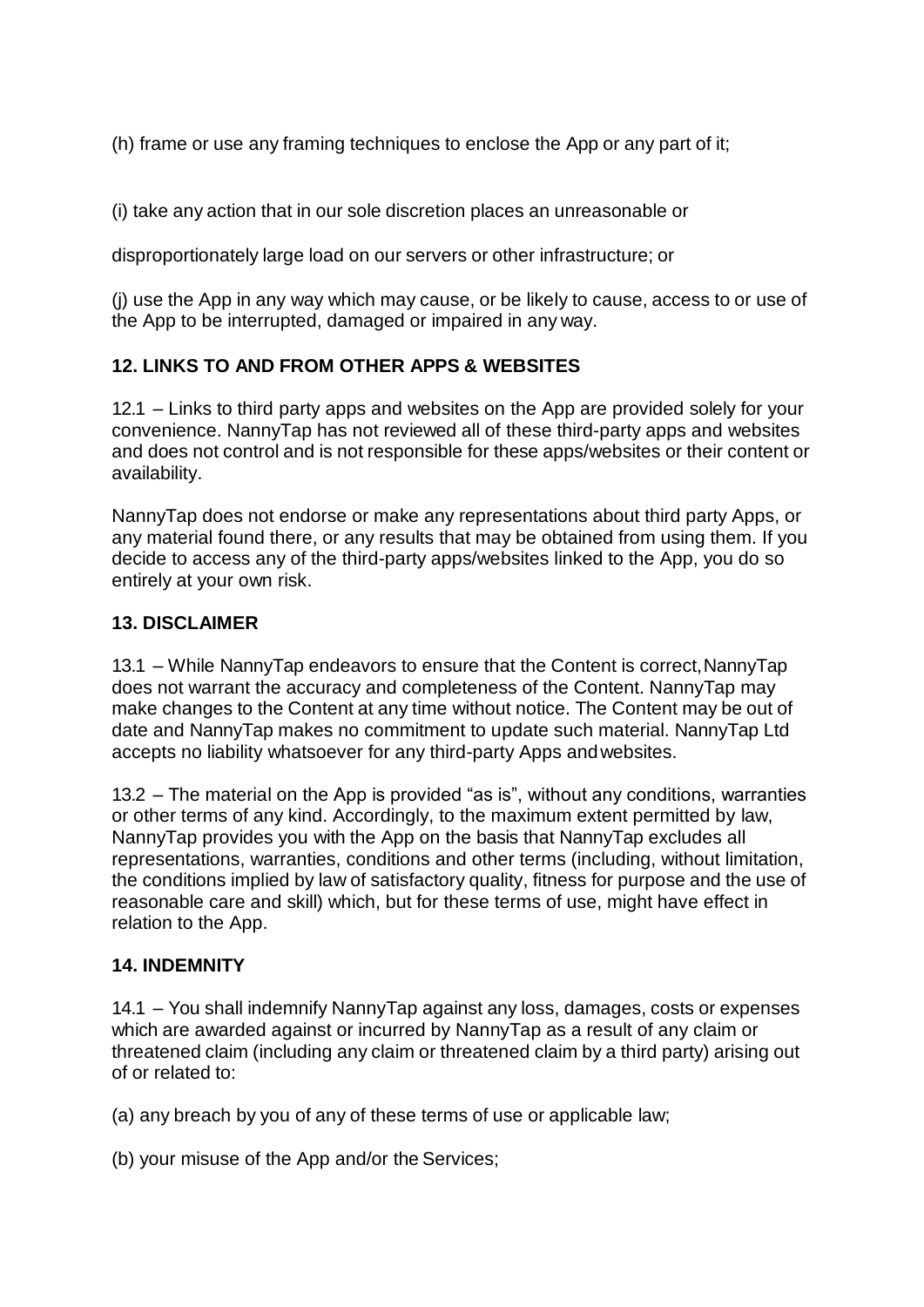(c) any messages or other content you post on or transmit via the App;

(d) your infringement of intellectual property rights;

(e) your failure to provide accurate, up to date information;

(f) your interactions with other users of the App.

#### **15. LIABILITY**

15.1 – Nothing in these terms of use shall exclude or limit either your or NannyTap's liability for:

- (a) Injury, death, disease, abuse (sexual, physical, neglect, verbal or bullying). personal injury resulting from the negligence of the child carer or Misadventure which may occur to the child carer or the child.
- (b) fraud or fraudulent misrepresentation
- (c) damage caused to property by either the child or carer, whether accidental or deliberate.
- (d) the child minder does not arrive on time or perform as agreed.

15.2 – Save to the extent that these terms of use state otherwise, nothing in these terms of use shall exclude or limit your liability under clause 14 (Indemnity).

15.3 – Subject to clauses 15.1 and 15.2, neither you nor NannyTap shall be liable in contract, tort (including, without limitation, negligence), pre-contract or other representations (other than fraudulent misrepresentation) or otherwise arising out of or in connection with these terms of use for:

(a) any economic losses (including, without limitation, loss of revenues, profits, contracts, data, business, anticipated savings or cost of substitute services);

- (b) any loss of goodwill or reputation; or
- (c) any special, indirect or consequential losses;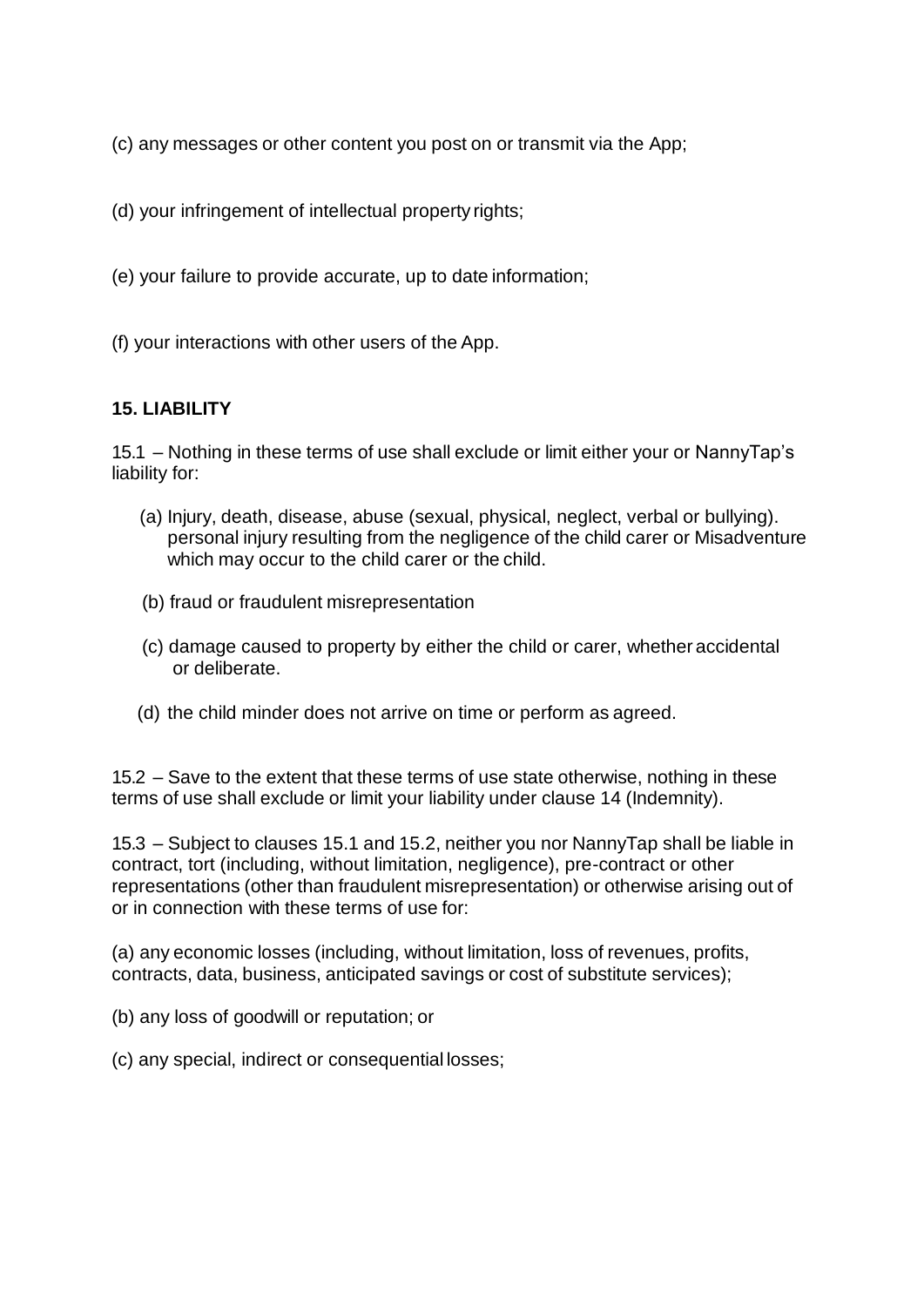in any case, whether or not such losses were within the contemplation of you and NannyTap at the date of these terms of use, suffered or incurred by you or NannyTap arising out of or in connection with the provisions of, or any matter under, these terms of use

15.4 – Subject to clauses 15.1, 15.2 and 15.3, each party's total liability to the other in relation to all events or series of connected events occurring under these terms of use (and whether the liability arises because of breach of contract, negligence or for any other reason)

15.5 – Nothing in these terms of use excludes any statutory rights which may apply to your use of the App which cannot be excluded, restricted or modified by contract.

## **16. TERMINATION**

16.1 – We may terminate these terms of use immediately by written notice to you:

(a) if you commit a material or persistent breach of these terms of use which you fail to remedy (if remediable) within 14 days after the service of written notice requiring you to do so; and/or

(b) if you breach any of clauses 3.2, 11.2 or11.4.

16.2 – You may discontinue your use of the App at any time. These terms of use will continue to apply to past use of the App byyou.

16.3 – On termination for any reason:

(a) all rights granted to you under these terms of use shallcease;

(b) your profile will no longer be displayed on theApp;

(c) content posted by you on the App may or may not (at our discretion) remain on the App;

(d) you must immediately cease all activities authorised by these terms of use; and

(e) you must immediately delete or remove the App from alldevices.

16.4 NannyTap hasabsolute discretion and the right to remove without cause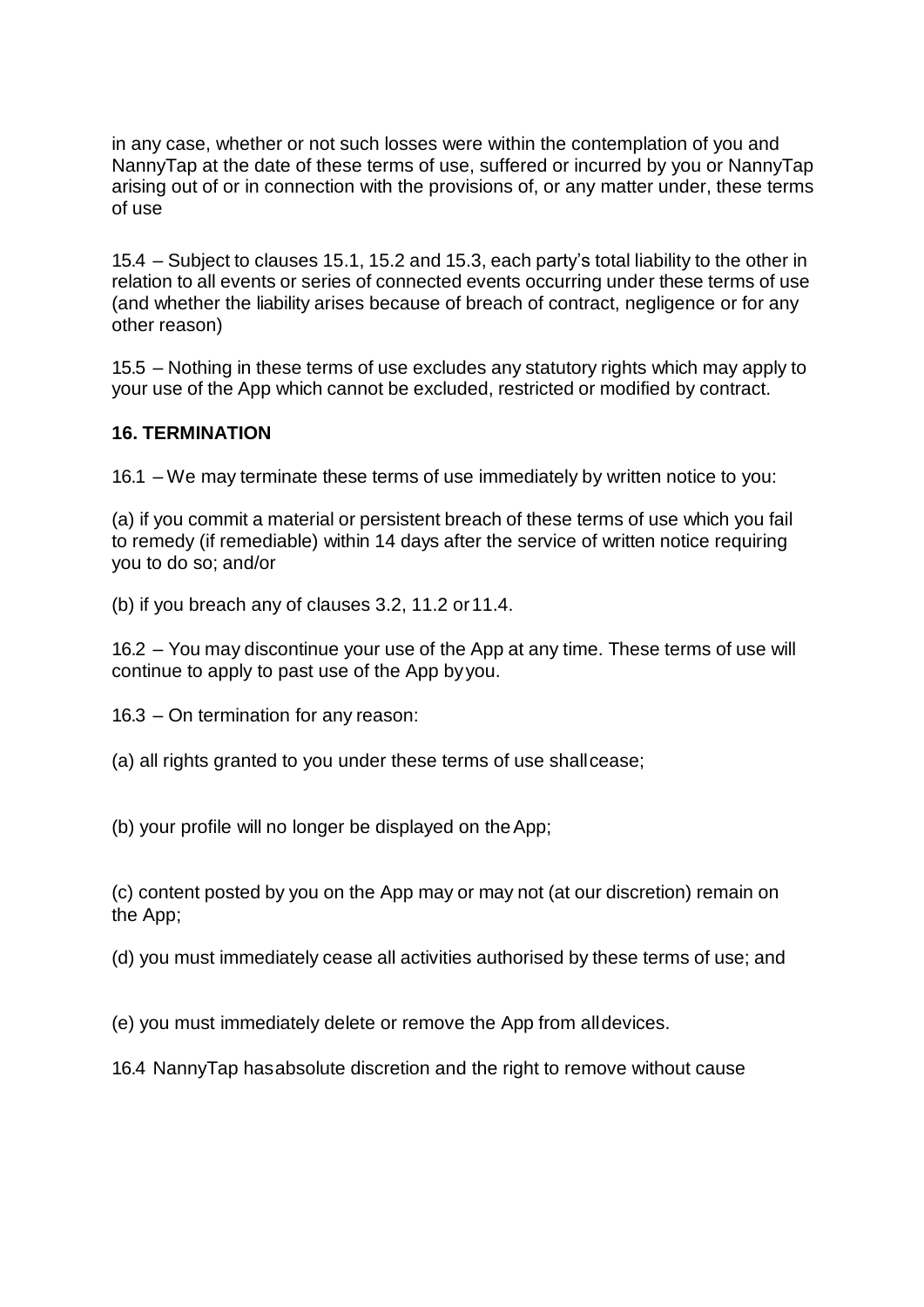## **17. MISCELLANEOUS**

17.1 – To contact us in writing send your communication to us by e-mail to NannyTap at [info@NannyTap.com](mailto:info@NannyTap.com)

17.2 – We will not be liable or responsible for any failure to perform, or delay in performance of, any of our obligations under these terms of use that is caused by any act or event beyond our reasonable control, including failure of public or private telecommunications networks ("Event Outside Our Control"). If an Event Outside Our Control takes place that affects the performance of our obligations under these terms of use:

(a) our obligations under these terms of use shall be suspended for the duration of the Event Outside Our Control; and

(b) we will use our reasonable endeavors to find a solution by which our obligations under these terms of use may be performed despite the Event Outside Our Control.

17.3 – We may transfer our rights and obligations under these terms of use to another organization, but this will not affect your rights or our obligations under these terms of use.

(a)– You may only transfer your rights or obligations under these terms of use to another person if we agree in writing.

(b)– A person who is not a party to these terms of use has no right to enforce any term of these terms of use.

17.4 – If we fail to insist that you perform any of your obligations under these terms of use, or if we do not enforce our rights against you, or if we delay in doing so, that will not mean that we have waived our rights against you and will not mean that you do not have to comply with those obligations. If we do waive a default by you, we will only do so in writing, and that will not mean that we will automatically waive any later default by you.

17.5 – Each of the conditions of these terms of use operates separately. If any court or competent authority decides that any of them are unlawful or unenforceable, the remaining conditions will remain in full force and effect.

17.6 – These terms of use shall be governed by and construed in accordance with English law. Disputes arising in connection with these terms of use shall be subject to the exclusive jurisdiction of the English courts. In addition, you have the option to use